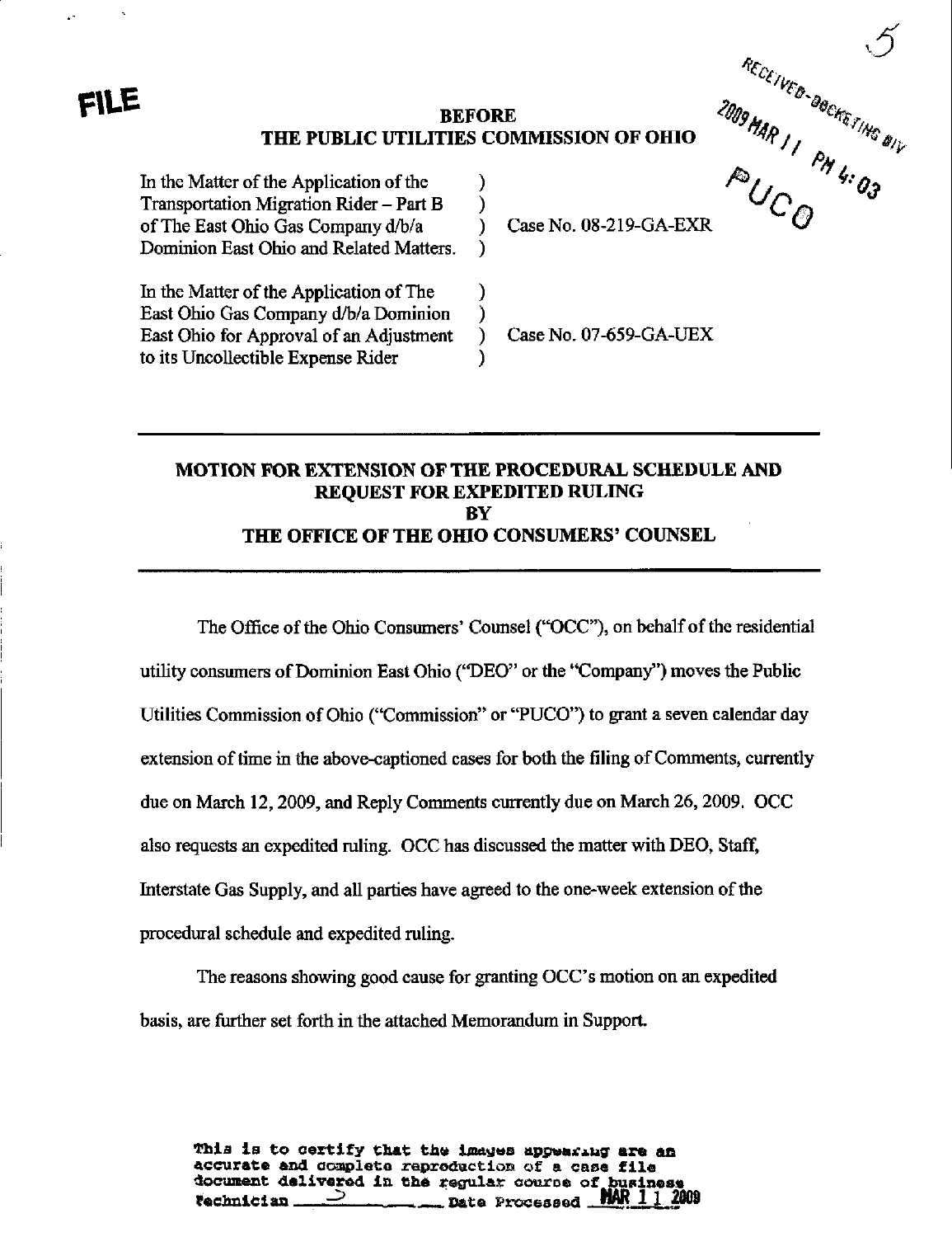Respectfully submitted,

JANINE L. MIGDEN-OSTRANDER CONSUMERS' COUNSEL Serio/Counsel of Record Jøse Assistant Consumers' Counsel

Office of the Ohio Consumers' Counsel West Broad Street, Suite 1800 Columbus, Ohio 43215-3485 (614) 466-8574 (Telephone) (614) 466-9475 (Facsimile) serio@occ.state.oh.us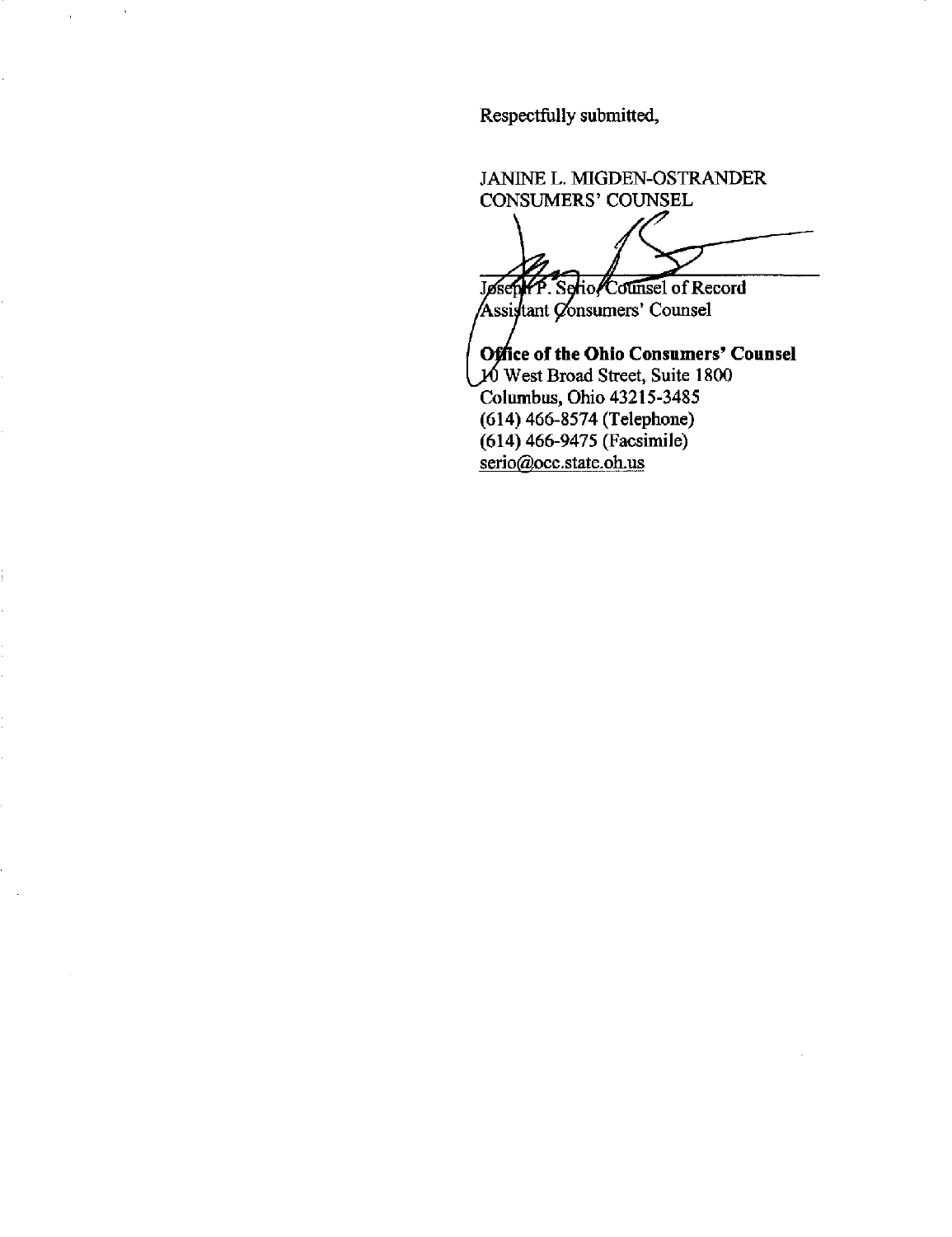#### BEFORE THE PUBLIC UTILITIES COMMISSION OF OHIO

| In the Matter of the Application of the<br>Transportation Migration Rider - Part B<br>of The East Ohio Gas Company d/b/a<br>Dominion East Ohio and Related Matters. | Case No. 08-219-GA-EXR |
|---------------------------------------------------------------------------------------------------------------------------------------------------------------------|------------------------|
| In the Matter of the Application of The<br>East Ohio Gas Company d/b/a Dominion<br>East Ohio for Approval of an Adjustment<br>to its Uncollectible Expense Rider    | Case No. 07-659-GA-UEX |

## MEMORANDUM IN SUPPORT

In order to complete its review of the pertinent documents in these proceedings, the OCC has attempted to obtain access to the workpapers of DEO's Auditor, Deloitte & Touche LLP. However, the Auditor has not granted OCC access without a protective agreement, due to claims of confidentiality. OCC has been working with DEO to work out a protective agreement. However, because a protective agreement has not yet been agreed to, OCC has not yet been granted access to the Auditor workpapers, which has hindered OCC's ability to complete its Comments.

It now appears that the final issues in a protective agreement can be resolved so that OCC can obtain access to the Auditor workpapers. Accordingly, Counsel for DEO, Staff, Interstate Gas Supply and all parties have indicated that they do not oppose a seven-day extension of the procedural schedule for both Comments and Reply Comments and they do not oppose an expedited ruling on this matter.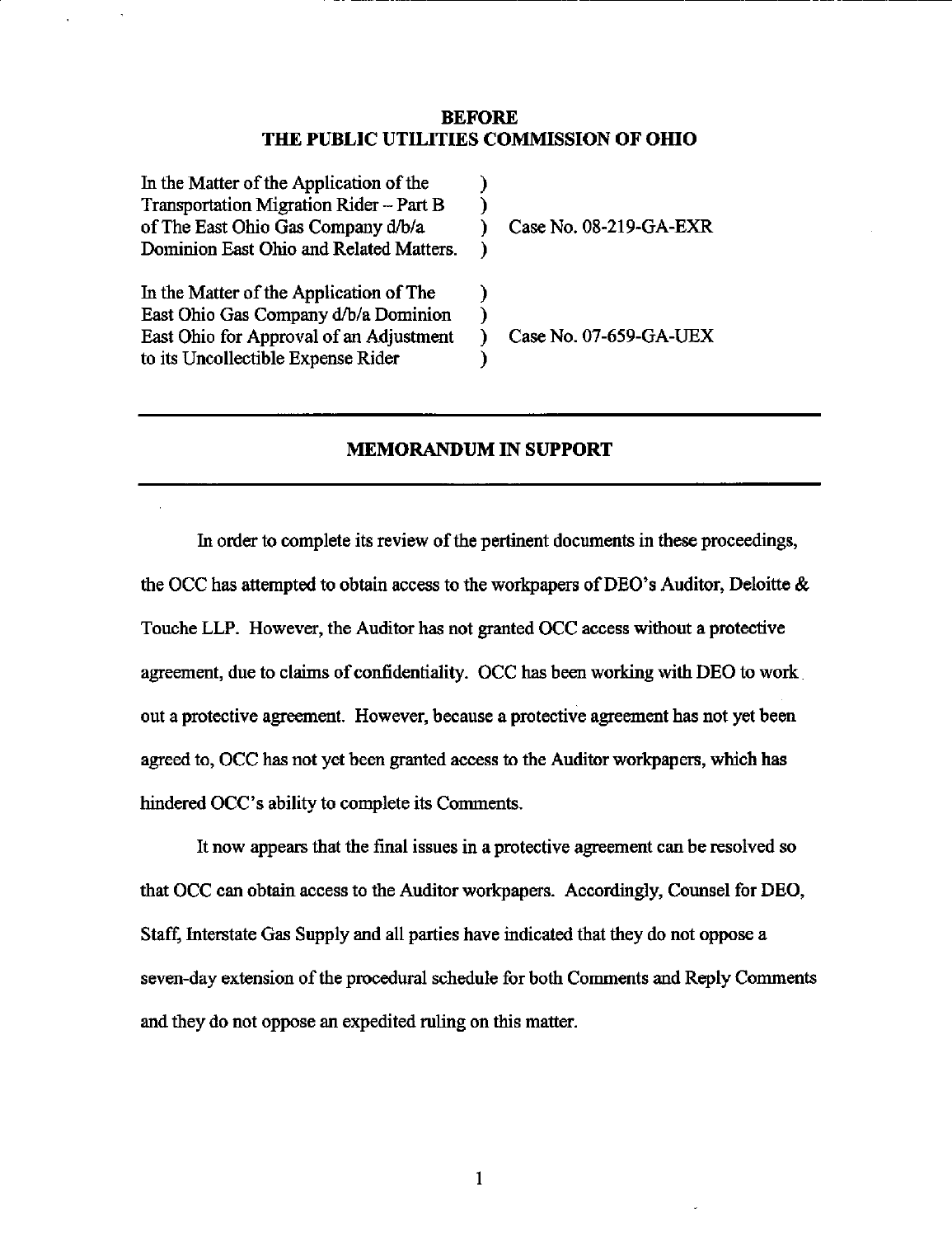For the reasons set forth above, the OCC requests that the Commission grant a

seven-day extension in the procedural schedule to file Comments and Reply Comments

in the above referenced proceedings and rule on an expedited basis.

Respectfully submitted,

JANINE L. MIGDEN-OSTRANDER **CONSUMERS' COUNSEL** 

P. Sofio, Counsel of Record ľо

Assistant Consumers' Counsel

Øffice of the Ohio Consumers' Counsel 10 West Broad Street, Suite 1800 Columbus, Ohio 43215-3485  $(614)$  466-8574 (Telephone) (614) 466-9475 (Facsimile) serio@occ.state.oh.us